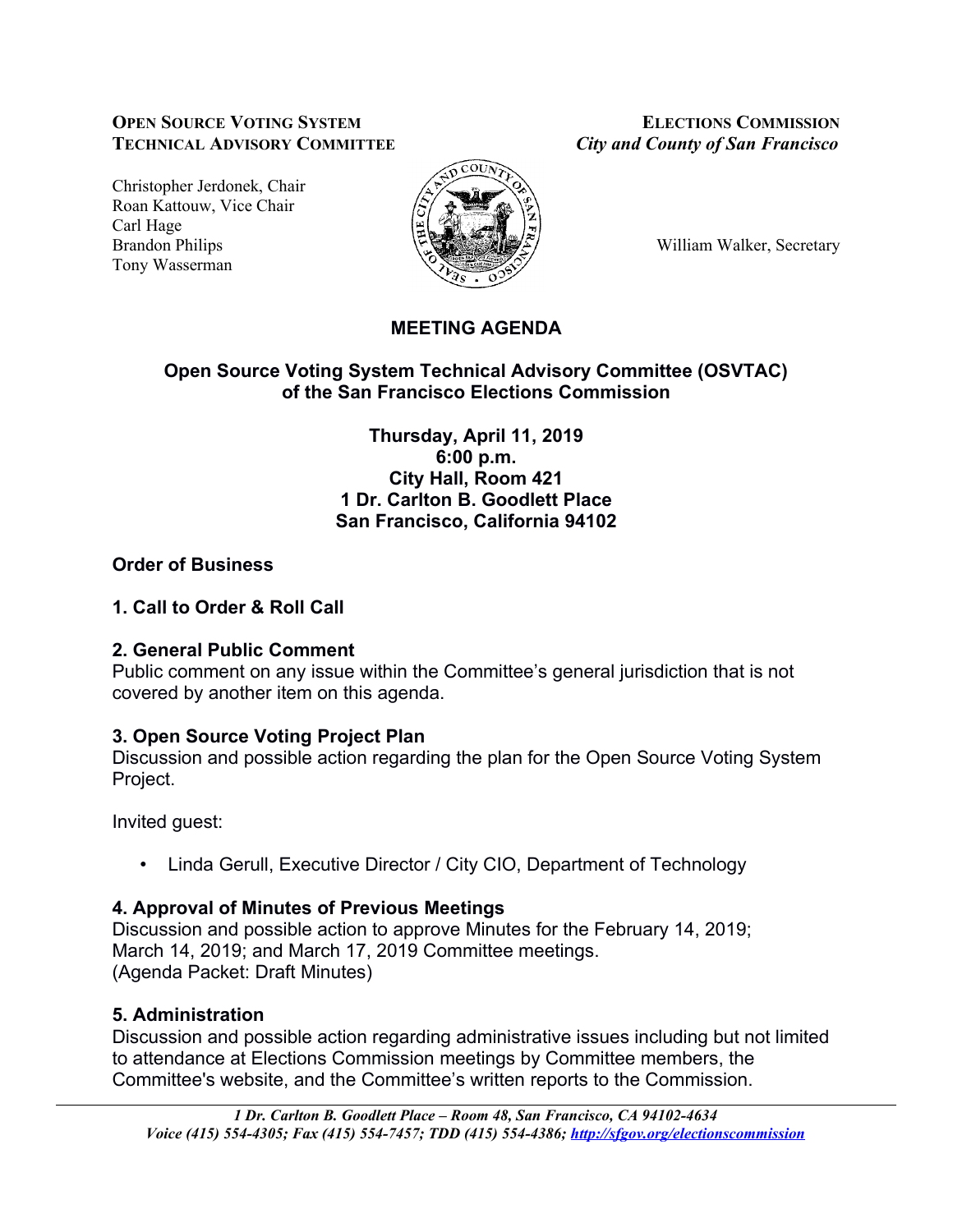#### **6. Member Reports**

Member reports on committee-related activities not covered by another item on this agenda, including but not limited to the last Elections Commission meeting, Department of Elections progress, research findings, conferences, and news reports.

#### **7. Digital Signatures**

Discussion and possible action regarding digital signature recommendations and implementation.

#### **8. Voting System Component Development**

Discussion and possible action regarding OSVTAC developing and/or facilitating the development of one or more voting system components as a proof of concept.

#### **9. Public Contributions to OSVTAC Projects**

Discussion and possible action regarding managing and accepting contributions from members of the public on OSVTAC Projects.

#### **10. Topics for future discussion**

Discussion and possible action regarding topics for future discussion.

#### **Adjournment**

There will be an opportunity for public comment on each agenda item.

Materials contained in the Commission packets for meetings are available for inspection and copying during regular office hours at the Department of Elections, City Hall Room 48. Materials are placed in the Elections Commission's Public Binder no later than 72 hours prior to meetings. Any materials distributed to members of the Elections Commission within 72 hours of the meeting or after the agenda packet has been delivered to the members are available for inspection at the Department of Elections, City Hall Room 48, in the Commission's Public Binder, during normal office hours.

**Cell phones, pagers and similar sound-producing electronic devices:** The ringing of and use of cell phones, pagers and similar sound-producing electronic devices are prohibited at this meeting. The Chair may order the removal from the meeting room of any person responsible for the ringing or use of a cell phone, pager, or other similar sound-producing electronic devices.

**Disability Access:** The meeting will be held in Room 421, City Hall, 1 Dr. Carlton B. Goodlett Place, San Francisco, CA. The meeting room is wheelchair accessible. The nearest accessible BART station is Civic Center (Market/Grove/Hyde Streets). Accessible MUNI Metro lines are the F, J, K, L, M, N, T (exit at Civic Center or Van Ness Stations). MUNI bus lines also serving the area are the 5, 5R, 6, 7, 7R, 7X, 9, 9R, 19, 21, 47, and 49. For more information about MUNI accessible services, call 311, call (415) 701-4485, or visit [http://www.sfmuni.com.](http://www.sfmuni.com/) There is accessible curbside parking adjacent to City Hall on Grove Street and Van Ness Avenue and in the vicinity of the Veterans Building at 401 Van Ness Avenue adjacent to Davies Hall and the War Memorial Complex.

To obtain a disability-related modification or accommodation, including auxiliary aids or services, to participate in a meeting, please contact the Department of Elections at least 48 hours before the meeting, except for Monday meetings, for which the deadline is 4:00 p.m. the previous Friday. Late requests will be honored, if possible. Services available on request include the following: American sign language interpreters or the use of a reader during a meeting, a sound enhancement system, and/or alternative